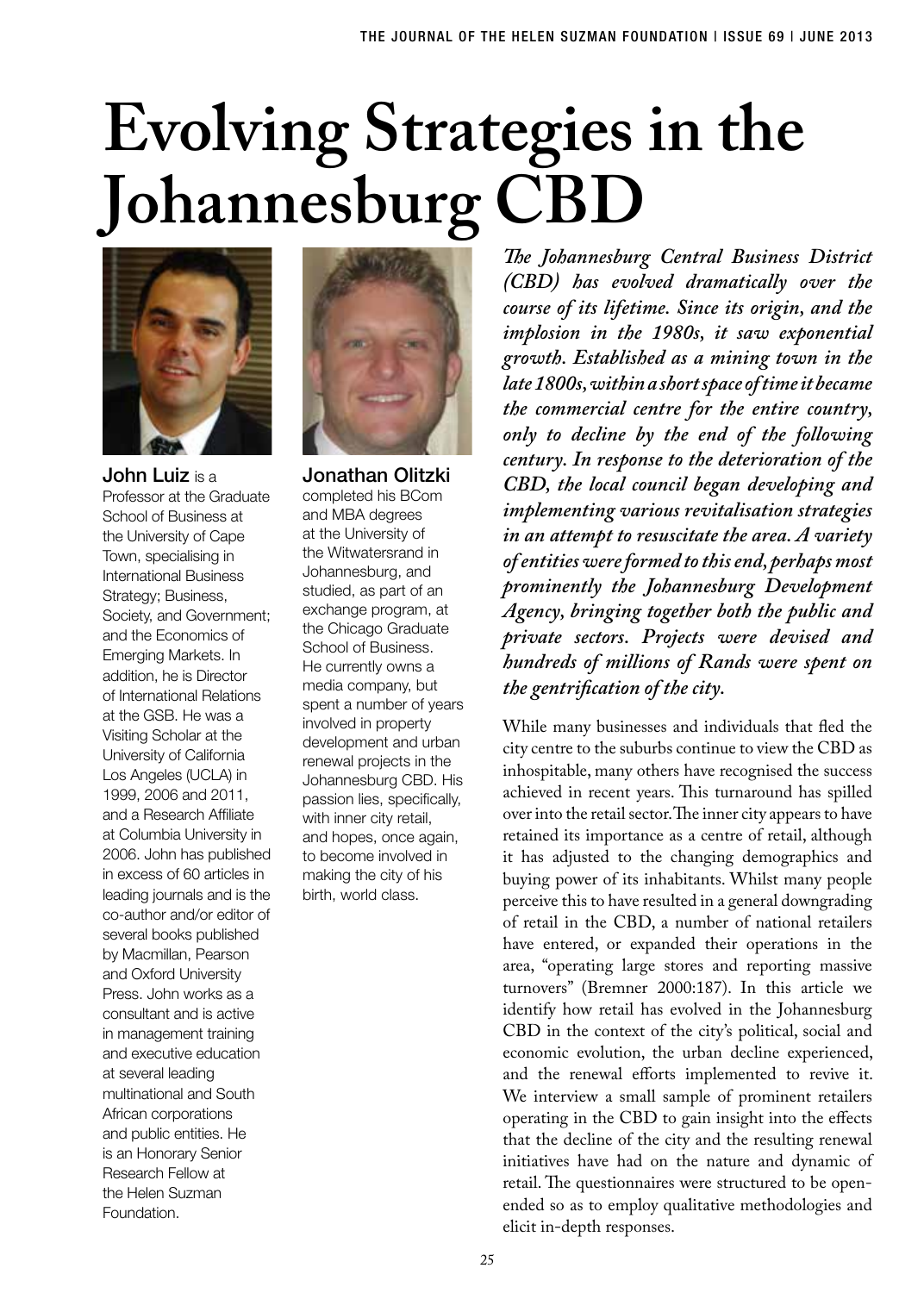

The Nelson Mandela Bridge crosses the Johannesburg Station shunting yards, linking the business districts of Braamfontein and Newtown.

## **The effects of renewal initiatives on the retail sector**

All the respondents recognised that urban renewal efforts since 2000 have had positive consequences on the CBD space and as a result on the retail sector. They have all benefitted from significantly improved retail trading over the past decade although they stressed that this was off a lower base than their suburban counterparts because of the decline of the '90s. The factors that were highlighted by retailers as positively contributing to the improved retail conditions included the following:

*There are still many challenges ahead for the CBD. The office sector still faces major vacancies, and rental levels have been too low in recent years to attract new buildings.* 

First, every respondent recognised an improvement in the general condition of the CBD. The urban renewal initiatives that were seen by all respondents as being the most beneficial to trade are those that focus on the day-to-day maintenance of the CBD. This is most applicable to security and cleaning and, in this regard, the City Improvement Districts have had a major effect. A point raised is that while certain parts of the

city have been cleaned up and made safe, there are parts that have not. While most people in the city know which parts to avoid, some do not, and this therefore becomes a deterrent to potential tourist coming into the city, as well as some of the white collar workers from venturing out of their offices. The improvement of lighting, pavements, greenery and the general maintenance of the infrastructure around the store was noted by 65% of respondents, as being important. The reason for this (as noted by one of the retailers) is that, "If the environment is well maintained, it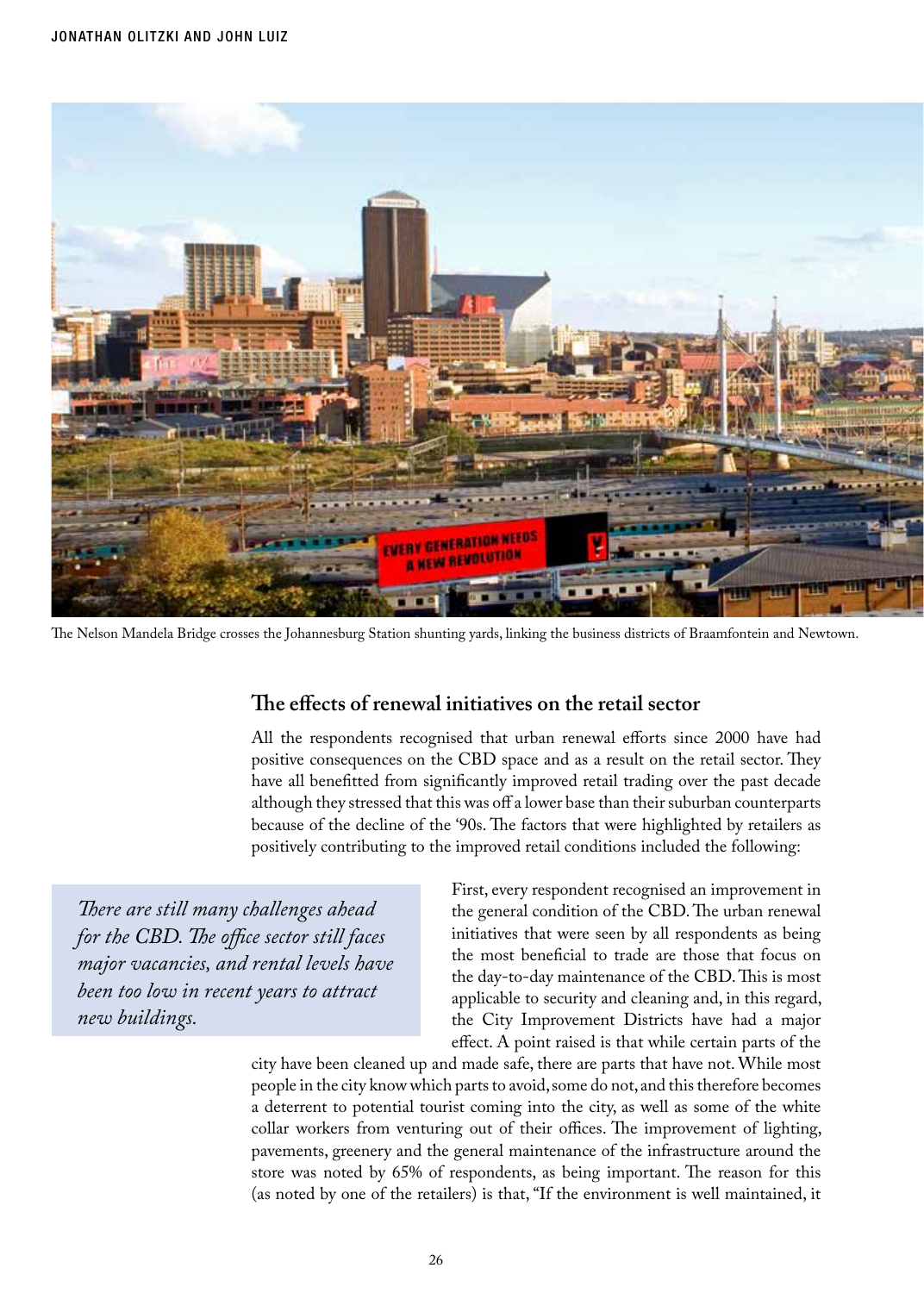

encourages people to hang around in the area, and these people become customers." Retailers identified that better security has been critical for the increase in trade. As one retailer put it, "Even if there are a huge amount of pedestrians, if they don't feel safe, they are not going to shop." Office workers are now willing to venture out of their offices to shop at lunch time, and commuters who would previously have tried to get from point of origin to destination as quickly as possible feel more comfortable to mill around. "The psychological aspect of feeling safe can also not be understated," suggested one retailer, as, "a customer that feels in danger will both consciously and subconsciously avoid making a purchase."

Second, the improvement in residential accommodation has seen an increase in "better quality tenants, with greater purchasing power." The importance of a good quality residential sector in the CBD was reported as being crucial. Although large numbers of people commute through the CBD, they are constrained by how much they can purchase as they are dependent upon public transport. However, CBD residents are able to shop for larger items such

*Although large numbers of people commute through the CBD, they are constrained by how much they can purchase as they are dependent upon public transport.*

as furniture and appliances as well as making use of fast food outlets, many of which are now open 24 hours a day and deliver to the residents in the city. There was some disagreement about who had contributed the most to this, with 40% attributing this to the efforts made by the private sector, 25% by council, and 35% believing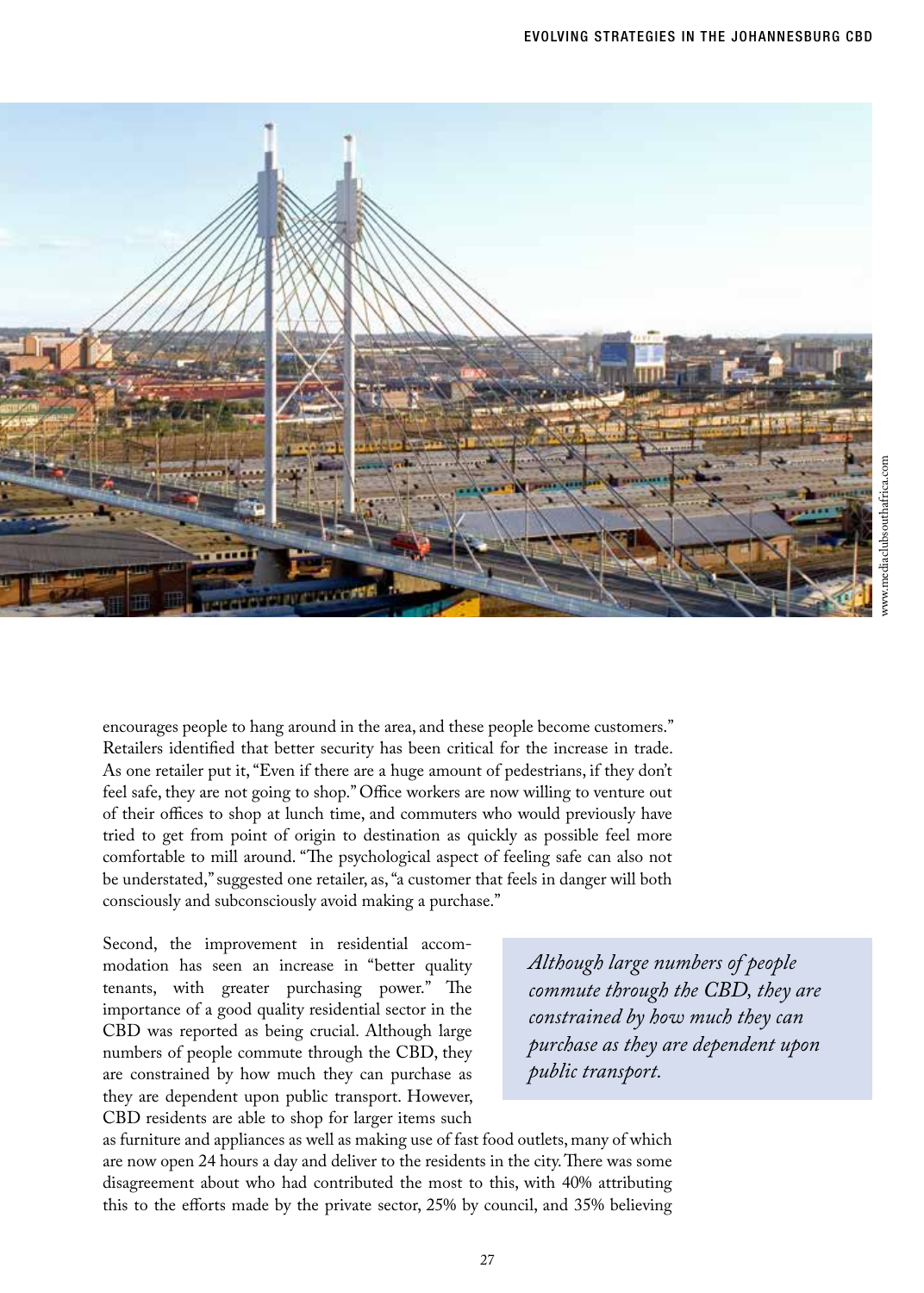

Informal traders in the city centre.

that the improvements are due to equal cooperation between the public and private sectors. Whilst the retailers acknowledged the need for the public sector to be more active and efficient, they believed that in order for the improvement to be sustained, the private sector needs to continue to drive and oversee the process. One of the respondents noted with reference to the private sector's involvement, "We know that it is the responsibility of council to enforce its by-laws, and maintain the area, since this is what we are paying our taxes for. In reality, we all know that if something is going to be done, then you have to do it yourself."

*"Even though not everyone has the money to shop in our stores, and at least not often, if a small percentage of the population does, then this is still a huge market."*

The overwhelming majority of retailers (70%) are not just bullish about the future prospects of retail in the CBD, but are actively looking to open new sites. In this regard, however, a few of the retailers indicated that the offers they have received from landlords have not been suitable. This raises an interesting point, since the expectation of retailers in the CBD appears to be the same as that in the suburbs, where the landlord

is expected to provide a turnkey solution for the retailer. Owing to the nature and constraints of the infrastructure this might not be a realistic expectation in the CBD.

Retailers pointed out that the main benefit they gain from being located in the CBD is the density and quantity of people moving through the area. One retailer noted that, "Even though not everyone has the money to shop in our stores, and at least not often, if a small percentage of the population does, then this is still a huge market." It was further noted that "the population in the city is a captive one, which either comes to work in the city every day, or lives here." One retailer noted that whilst night trade and weekend trade in some parts of the city are non-existent in the CBD, weekday trade easily makes up for the down-time. Another retailer noted, "We see more passers-by on this street in one week than the biggest malls in the suburbs see in a month." Furthermore, all retailers recognised an increase in purchasing power, and believe that this trend will continue.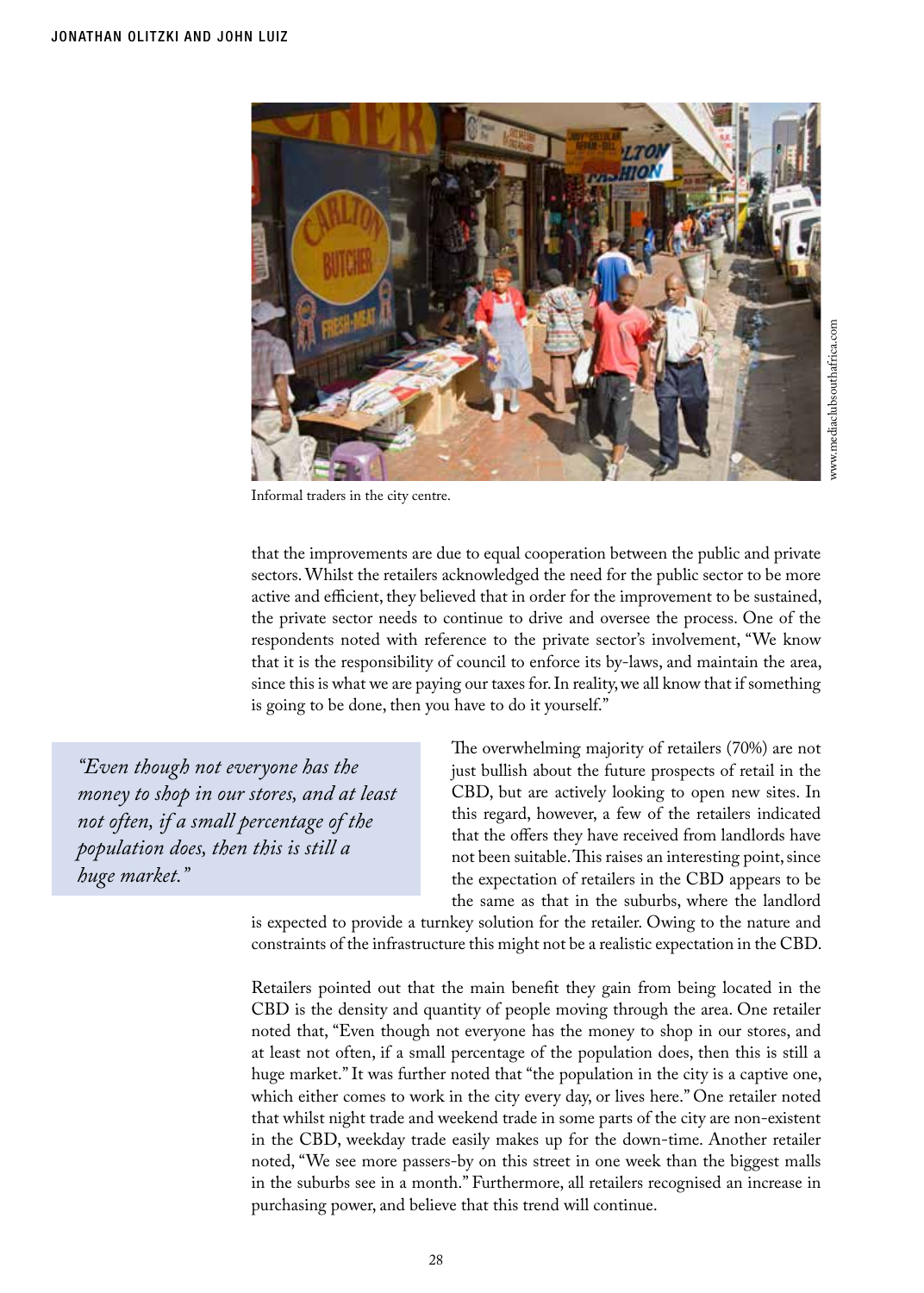The effects that transport plays on the overall dynamics and success of the retail trade are highly significant. The CBD remains the hub of public transport for the entire greater Johannesburg area. The nature of the transport nodes creates identifiable locations for retail, as well as predictable pedestrian patterns.

The tax incentives and cultural activities held in the city were seen by a minority (20%) as being beneficial, but they highlighted that the long terms sustainability of successful retail would not hinge on this.

Despite the positive points raised by the respondents, it was acknowledged that the CBD "still isn't exactly perfect." The biggest complaints related to the aging, restrictive infrastructure and various disruptions that occur in the CBD. With regards to the infrastructure, numerous issues were highlighted. It was suggested that "what you find is what you get", with reference to the fact that the city is already built, unlike "greenfield" developments in the suburbs. This means that often the shop space taken is either the wrong size or the configuration is not ideal. 90% of

*"The hawkers do what they want and then the council finds a way to legitimise it." The result is that often pavements become congested, making it difficult for customers to walk, creating a feeling of insecurity for pedestrians, and often shop entrances being blocked.*

respondents pointed to the negative effects of strikes and rioting in the CBD. Furthermore, it was pointed out that often rioters damage the shop fronts and other infrastructure in the area without any regard.

The effects of hawkers were also noted as being significant. Hawkers are seen as competition and are often located in the most strategic positions thereby intercepting trade and then cutting prices because they have little overheads. The overriding feeling was summed up by one of the retailers, "The hawkers do what they want and then the council finds a way to legitimise it." The result is that often pavements become congested, making it difficult for customers to walk, creating a feeling of insecurity for pedestrians, and often shop entrances being blocked.

## **Strategies of retailers in the Johannesburg CBD**

According to one of the respondents, the dynamics of the CBD have "normalised, in line with the normalisation of the country as a whole." That is, the demographics in the CBD are now more closely aligned with the demographics of the greater Johannesburg area and the rest of the country. Those individuals that were previously economically marginalised are seen as the "growth market" for most of the retailers interviewed. The various respondents agree that the CBD is the best area to target this market. One retailer noted that "any retailer that ignores this sector does so at its peril." Respondents indicated that over the past decade the demographic has moved up the LSM scale with more people in the 4-6 range than before. Most of the retailers interviewed (70%) cater to LSMs 4-6; however, a small but significant component caters to LSMs 7 to 10. The former focuses on the residential and commuter market, whilst the latter focuses on the office market. Although a large number of office workers can be found in the CBD, many of these are catered for by in-house canteens. This market tends to live in the suburbs and does its shopping in the suburban malls on the weekends. They do however frequent some of the shoe shops, restaurants and coffee shops in the CBD.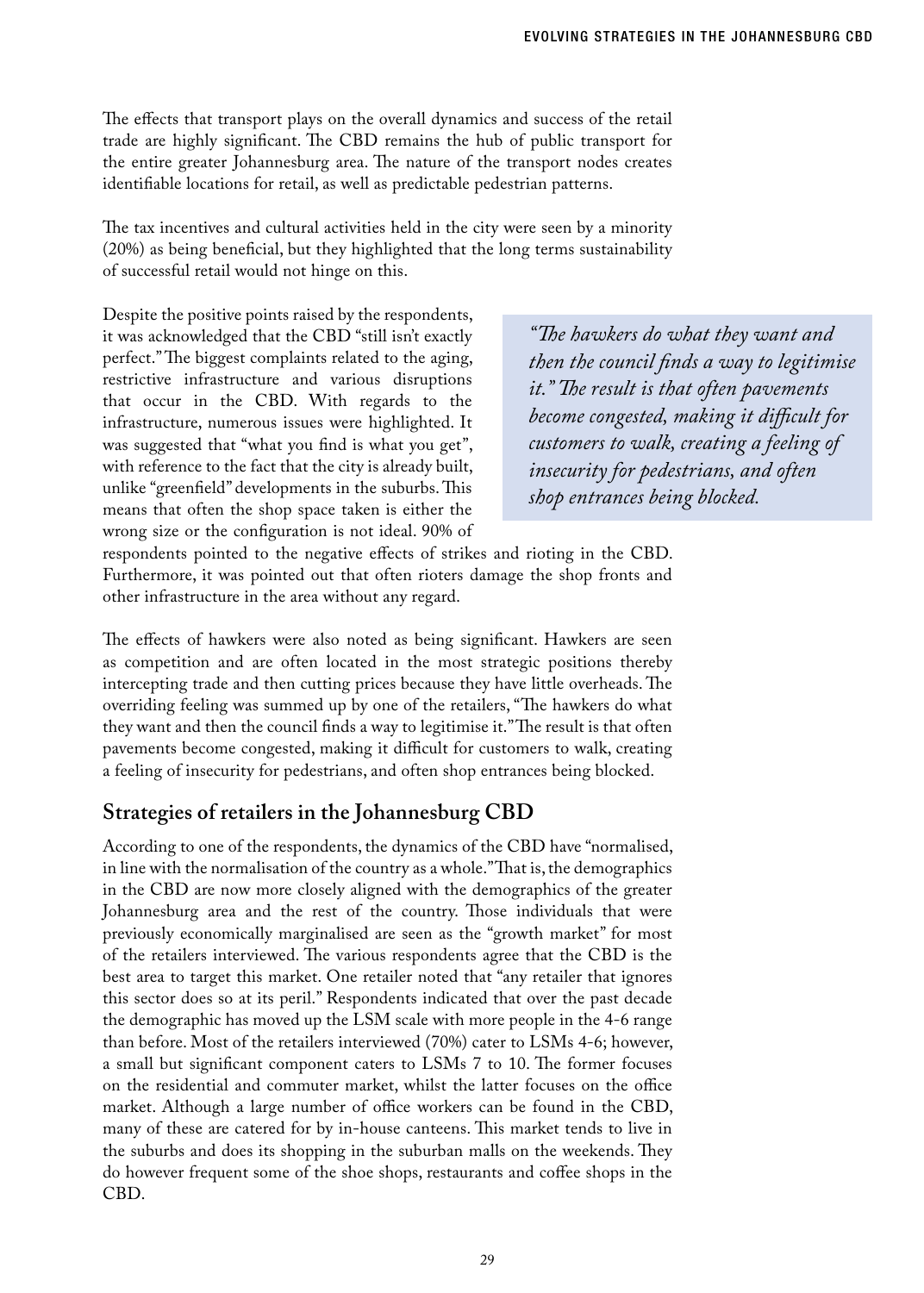*The term "value-driven" kept surfacing in response to questions regarding pricing (70%). Most retailers indicated that they did not wish to be perceived as the cheapest, but rather as the retailer offering the best value.*

Ninety percent of respondents preferred to be located in an improvement district. The major retail node for the LSM 3-6 market is flanked by Rissik and Eloff Streets on the west and east and by Kerk and Commissioner Street to the north and south. This area constitutes the Retail Improvement District. The busiest trading times were identified as midday and during the morning and afternoon commute. Joubert, Kerk and Pritchard Streets were reported as the busiest streets. One retailer went so far as to say

that "the worst location can be a mere 50 metres from the perfect location" and thus many retailers have a sister store within a radius of 1km. Respondents indicated that whilst this does sometimes result in cannibalisation, it increases aggregate sales.

The term "value-driven" kept surfacing in response to questions regarding pricing (70%). Most retailers indicated that they did not wish to be perceived as the cheapest, but rather as the retailer offering the best value. Retailers indicated that even those individuals in the lower and middle LSM brackets were "very brand conscious." Approximately half of the retailers interviewed indicated that their product mix was the same in the CBD as elsewhere. The other half indicated that they attempt to individualise their product selection based on local preferences. A grocery store manager said that the company was still "playing around with its product offering" in an attempt to best serve the market in the CBD. All retailers indicated that "basket shopping" as opposed to "trolley shopping" is the norm. For furniture and appliance retailers, this was less of a concern, as they offer delivery services. In fact, a furniture retailer indicated that often they have a customer select and pay for an item for a family member out of town. These stores often leverage off their sister stores or central warehouses to make the delivery countrywide.

A key point made by one of the store managers was that even though the customers fall into slightly lower LSM groups than in the suburbs, it is important to treat them with the same respect and dignity, and for the quality and standard of the store and its products to be equal to their suburban counterparts.

## **Moving forward**

After many years of relative neglect, retail in the Johannesburg CBD is seeing a significant turnaround. This is driven by two coinciding trends reinforcing each other. Firstly, the revitalisation efforts of the CBD are bearing fruit and the improved crime and grime scenario has resulted in a better trading environment. Secondly, the growing lower middle classes within South Africa and, indeed, in developing countries more generally, are precisely the markets that the CBD targets. The growing literature on strategies for penetrating the fortune at the bottom of the pyramid is relevant to this context. However, large retailers in South Africa have recognised this growing market and, as a result, we have seen a growing number of developments within the townships. For example, 80% of our respondents noted that recent developments in Soweto had affected trade negatively in the CBD by providing some of their market with closer alternatives. Yet none of the respondents believed that developments in the suburbs impacted their trade at all because it targeted a different market.